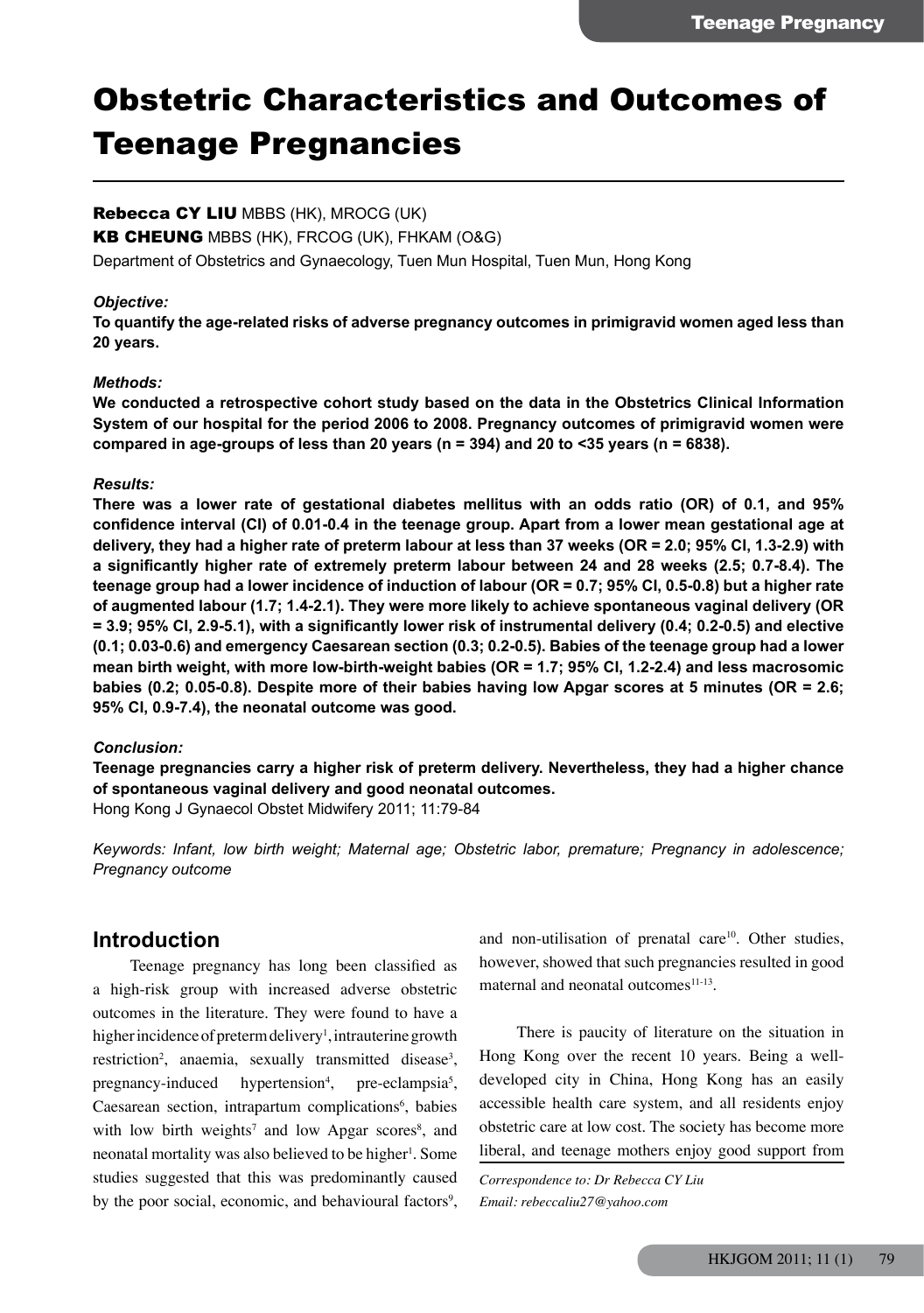their families and friends. In addition, a Comprehensive Child Development Service (CCDS) has been established in our department since 2006. This provides multidisciplinary antenatal and postnatal care to these teenage pregnant women, and it was in this context that we conducted this study.

After optimising relevant social and behavioural factors, we compared the obstetric characteristics and outcomes of teenage pregnant women with those of women aged 20 to 34 years in our hospital. In so doing, it was hoped the results could provide more information on how to improve the management of teenage pregnancies in the future. The findings could also be compared to hospitals without such a CCDS programme in Hong Kong and in other countries. Thus, this study aimed to quantify the age-related risks of adverse pregnancy outcomes in primigravid women aged less than 20 years.

# **Methods**

#### *Study Design and Materials*

This was a retrospective cohort study conducted in a publicly funded regional hospital in Hong Kong, with an average delivery rate of 5500 births each year. The study samples were drawn from the Obstetrics Clinical Information System (OBSCIS), a well-established computer database containing obstetrics information of all women who delivered in our hospital.

All teenaged pregnant women who planned to deliver in our hospital and were under the age of 20 years and unmarried, were recruited under the care of CCDS. This was led by a dedicated advanced practice nurse. The women received their antenatal care in our hospital and were assessed by a doctor and a nurse at each visit. While the doctor focused on their physical well-being, the nurse mainly addressed their psychological and social concerns and needs<sup>14</sup>. Outreach social workers ran an onsite booth to assist these teenagers. If needed, teenagers were specifically referred to social workers by the nurse. We studied samples encountered between the years 2006 and 2008, because these teenage mothers shared the same CCDS care. Pregnancy outcomes were compared by age at delivery in women younger than 20 years and age 20 to <35 years. To minimise the confounding effect of parity on pregnancy outcomes, only primigravid women were included. Women aged 35 years or more were excluded to minimise the intrinsic adverse effects of advanced age on pregnancy outcomes. In our hospital, all women referred for antenatal care and delivery underwent physical examination and investigations at the first visit. The latter included: complete blood count, and if consented to Venereal Disease Research Laboratories and human immunodeficiency virus (HIV) antibody checks. An oral glucose tolerance test was performed on women at risk of gestational diabetes mellitus (GDM). Routinely, a complete blood count was also performed at around 28 to 30 weeks of gestation.

If present, any GDM or an impaired glucose tolerance was documented. Hypertension included all pre-existing and chronic hypertension. Pregnancyinduced hypertension included: gestational hypertension, pre-eclampsia and eclampsia. Sexually transmitted diseases included: syphilis, testing positive for HIV, and genital warts. Early preterm labour was defined as gestation of <32 completed weeks. Postdate labour was defined as >40 weeks of gestation, and post-term labour as >41 weeks of gestation. Methods of inducing labour included artificial rupture of membranes (ARM), and the use of oxytocin and prostaglandin. Methods for augmenting labour included ARM and oxytocin. Low birth weight was defined as less than 2500 g. Macrosomia was defined as a birth weight exceeding 4000 g. Postpartum haemorrhage included primary and secondary forms; primary postpartum haemorrhage was defined as a blood loss exceeding 500 ml.

#### *Statistical Analysis*

The Chi-square and Fisher's exact tests were used to analyse the categorical data. The Student *t*-test was used to analyse continuous data. The data were considered statistically significant if p value was <0.05; p values of <0.01 and <0.001 were highlighted. Odds ratio with 95% confidence intervals was used to quantify risk. The reference group for odds ratios consisted of women aged 20 to <35 years.

## **Results**

There were 7678 primigravid deliveries in our hospital over the period 2006 to 2008. Teenage pregnancy contributed to 5.1% ( $n = 394$ ) of these deliveries. The mean age of the teenage group was 18 years and that of women aged 20 to <35 years was 28 years. In the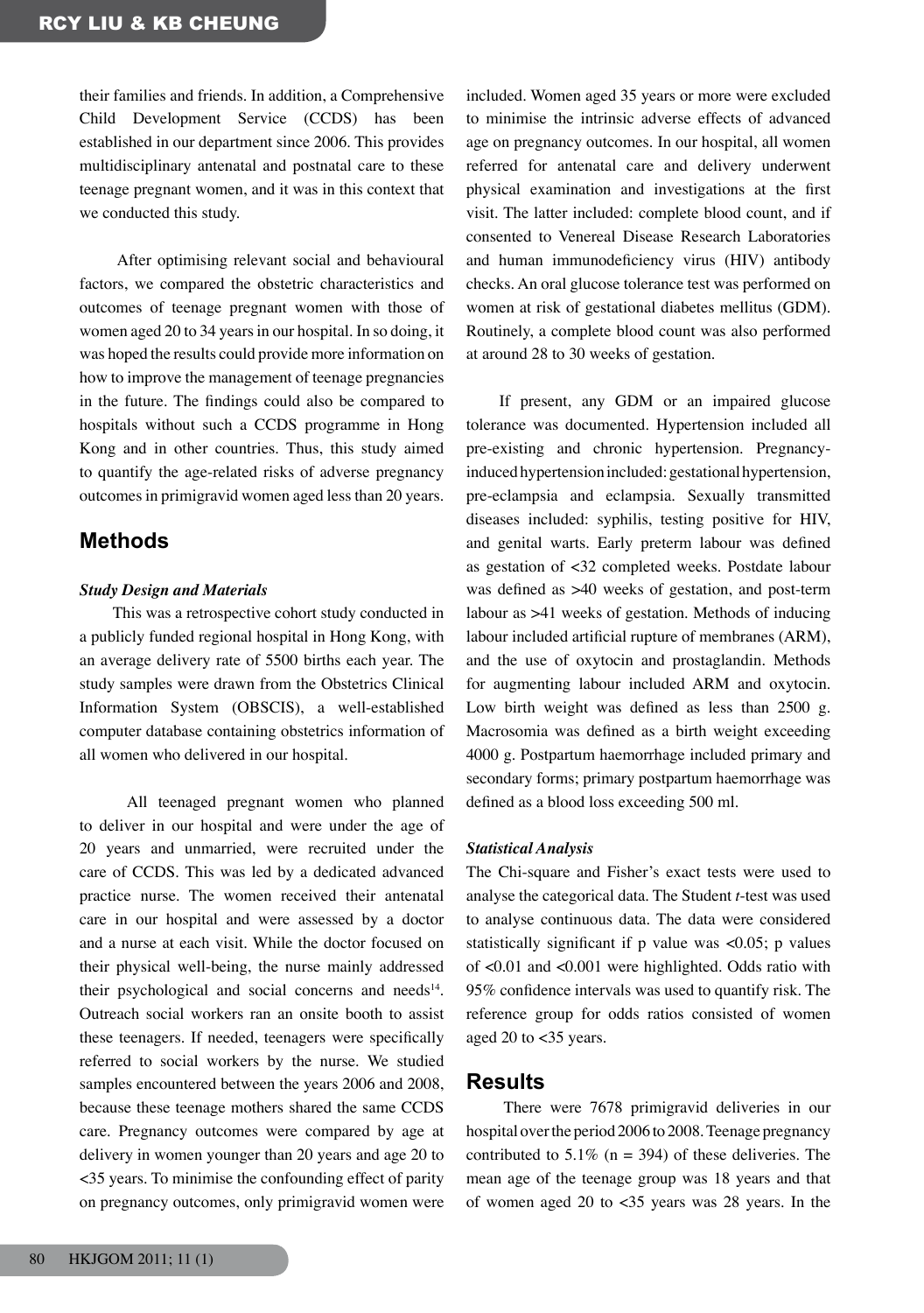teenage group, 39 (10%) were aged  $\leq 16$  years; the youngest teenager was 13 years old. In this group, there was a lower incidence of GDM and the mean gestational age at delivery was significantly lower (Table 1). The teenage group also had a higher frequency of preterm labour (<37 weeks and between 24 and 28 weeks).

The teenage subjects had lower rates of induced labour, higher rates of augmented labour (Table 2), and were more likely to achieve spontaneous vaginal delivery. They also had a lower chance of instrumental vaginal delivery, elective and emergency Caesarean section. Teenage women delivered babies with a lower mean birth weight (Table 2). In this group the frequency of low birth weight (<2500 g) babies was higher and that of macrosomic  $($ >4000 g) babies lower. There was a higher rate of babies with 5-minute Apgar score of <6 in the teenage group (Table 3). However, their babies were no more frequently admitted to the neonatal unit. There was no difference between the groups in terms of neonatal and perinatal mortality.

# **Discussion**

In our hospital, the frequency of teenage primigravid pregnancies was 5.1%. This was much

higher than 1.4% (figure for the general population in Hong Kong)15. This could be because we serve a region in Hong Kong that is relatively less well-off. It is populated with more new immigrants and socially deprived people. Teenage pregnancies tend to occur more frequently in communities where individuals receive less attention and care from family members<sup>16,17</sup>.

In our study, there was a lower frequency of GDM in the teenage group, which was consistent with Raatikainen et al's findings<sup>12</sup> and could be due to fewer teenagers being overweight. The women's body weights were not recorded in the computer system, but many previous studies confirmed that fewer teenage mothers were overweight<sup>18</sup>. This very low frequency  $(0.3\%)$  of GDM in teenage was encouraging. Despite the majority being Chinese and therefore in a high-risk population, their GDM risk was low. Whether the teenager should be excluded from the universal screening for GDM (if it is to be implemented in the Chinese population) requires more data from different obstetric units in Hong Kong.

As noted in many earlier studies, teenagers were significantly more likely to deliver prematurely<sup>19</sup>. Our data showed that they were even more likely to have

| Table 1. Antenatal characteristics*        |                        |                         |                              |
|--------------------------------------------|------------------------|-------------------------|------------------------------|
|                                            | $<$ 20 years (n = 394) | $20$ to $\leq$ 35 years | Odds ratio <sup>†</sup>      |
|                                            |                        | $(n = 6838)$            |                              |
| Multiple pregnancy                         | $1(0.3\%)$             | $75(1.1\%)$             | $0.3(0.03-1.7)$              |
| Polyhydramnios                             | $\theta$               | $9(0.1\%)$              |                              |
| Placenta praevia                           | $\bf{0}$               | 40 $(0.6\%)$            |                              |
| Gestational diabetes mellitus              | $1(0.3\%)$             | 298 (4.4%)              | $0.1(0.01-0.4)^{\ddagger}$   |
| Epilepsy                                   | $\theta$               | $5(0.1\%)$              |                              |
| Hypertension                               | $5(1.3\%)$             | $193(2.8\%)$            | $0.4(0.2-1.1)$               |
| Pregnancy-induced hypertension             | $8(2.0\%)$             | $174(2.5\%)$            | $0.8(0.4-1.6)$               |
| lAnaemia                                   | $13(3.3\%)$            | $198(2.9\%)$            | $1.1(0.6-2.0)$               |
| Thromboembolism                            | $\theta$               | $2(0.03\%)$             |                              |
| Sexually transmitted disease               | $1(0.3\%)$             | $26(0.4\%)$             | $0.7(0.1-4.9)$               |
| Spontaneous rupture of membranes $>24$ hrs | $9(2.3\%)$             | $89(1.3\%)$             | $1.8(0.9-3.5)$               |
| Gestational age at delivery (weeks)        | $39.2 \pm 1.657$       | $39.4 \pm 1.659$        | $-\frac{8}{3}$               |
| Preterm labour <37 weeks                   | $31(7.9\%)$            | 286 (4.2%)              | $2.0(1.3-2.9)$ <sup>1</sup>  |
| Preterm labour 29-32 weeks                 | $3(0.8\%)$             | 38 $(0.6\%)$            | $1.4(0.4-4.5)$               |
| Preterm labour 24-28 weeks                 | $3(0.8\%)$             | $21(0.3\%)$             | 2.5 $(0.7-8.4)$ <sup>§</sup> |
| Postdate $>40$ weeks                       | 44 (11.2%)             | 908 (13.3%)             | $0.8(0.6-1.1)$               |
| Postterm $>41$ weeks                       | $5(1.3\%)$             | 56 (0.8%)               | $1.6(1.6-3.9)$               |

\* Data are shown as mean  $\pm$  standard deviation, or No. (%)

† The reference group for the odds ratios consisted of women aged 20 to <35 years

 $\frac{1}{2} p < 0.001$ 

 $\frac{6}{9}$  p < 0.05

 $p < 0.01$ 

HKJGOM 2011; 11 (1) 81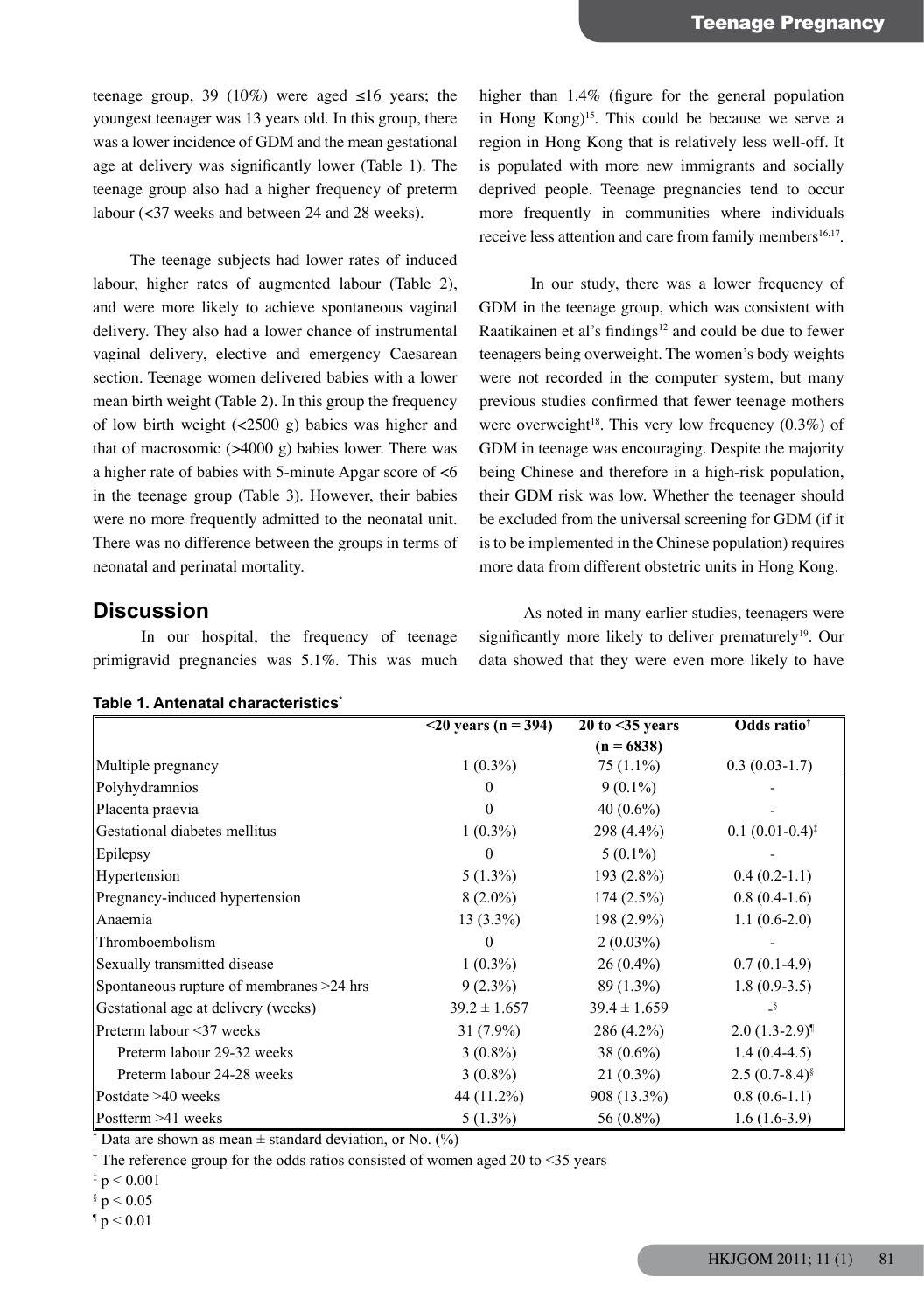extremely premature labour (at 24-28 weeks). This has been attributed to higher frequencies of anaemia, pregnancy-induced hypertension and infections in teenagers<sup>20</sup>, but our data did not show any significant differences with respect to these risks. In fact, our Hong Kong teenagers were usually well nourished, even though they were from a lower socioeconomic population. More frequent preterm labour could be caused by the intrinsic biological factors in teenagers such as an immature body build. Delivering a premature baby with a lower birth weight could also be an adaptive response to facilitate vaginal delivery. Indeed, our study showed

that teenagers delivered more low-birth-weight babies (<2500 g). Their babies also had a lower mean birth weight, and fewer of their babies were macrosomic. These findings were consistent with those of Chen et al21. Teenage itself increases the risk of adverse birth outcomes that is independent of important socioeconomic and behavioural factors. It seems that comprehensive antenatal care for teenagers may reduce the risk of poor obstetric outcomes but will not eliminate it.

Outcomes of labour in our teenage mothers were significantly better than those in the control group. They

|                                          | $\sqrt{20 \text{ years}}$ (n = 394) | $20$ to $\leq$ 35 years | Odds ratio <sup>†</sup>      |
|------------------------------------------|-------------------------------------|-------------------------|------------------------------|
|                                          |                                     | $(n = 6838)$            |                              |
| Induction of labour                      | $104(26.4\%)$                       | 2411 (35.3%)            | $0.7(0.5-0.8)^{\ddagger}$    |
| Artificial rupture of membranes          | 75 (19.0%)                          | 1527(22.3%)             |                              |
| Oxytocin                                 | $95(24.1\%)$                        | 2251 (32.9%)            |                              |
| Prostaglandin                            | $12(3.0\%)$                         | 339 $(5.0\%)$           |                              |
| Augmentation of labour                   | $213(54.1\%)$                       | 2805 (41.0%)            | $1.7(1.4-2.1)^{*}$           |
| Artificial rupture of membranes          | $200(50.8\%)$                       | 2492 (36.4%)            | $1.8(1.5-2.2)^{\ddagger}$    |
| Oxytocin                                 | 45 (11.4%)                          | 821 (12.0%)             | $0.9(0.7-1.3)$               |
| Second stage $(>1$ hr)                   | $16(4.1\%)$                         | 342 $(5.0\%)$           | $0.8(0.5-1.3)$               |
| Mode of delivery                         |                                     |                         |                              |
| Spontaneous vaginal delivery             | $335(85.0\%)$                       | 4071 (59.5%)            | $3.9(2.9-5.1)^{\ddagger}$    |
| Instrumental vaginal delivery            | $25(6.3\%)$                         | $1102(16.1\%)$          | $0.4(0.2-0.5)^{\ddagger}$    |
| Forceps                                  | $\theta$                            | $1(0.01\%)$             |                              |
| Ventouse                                 | $25(6.3\%)$                         | $1101 (16.1\%)$         | $0.4(0.2-0.5)^{\ddagger}$    |
| Elective Caesarean section               | $2(0.5\%)$                          | $229(3.3\%)$            | $0.1(0.03-0.6)^{\ddagger}$   |
| <b>Emergency Caesarean section</b>       | $32(8.1\%)$                         | $1426(20.9\%)$          | $0.3(0.2-0.5)^{\ddagger}$    |
| Birth weight $(g)$                       | $3027.9 \pm 482.6$                  | $3119.7 \pm 482.6$      |                              |
| Low birth weight $(\leq 2500 \text{ g})$ | 44 (11.2%)                          | $472(6.9\%)$            | $1.7(1.2-2.4)^{\ddagger}$    |
| Macrosomia $($ >4000 g)                  | $2(0.5\%)$                          | $171(2.5\%)$            | $0.2(0.05-0.8)$ <sup>‡</sup> |
| Anal sphincter tear                      | $\theta$                            | $7(0.1\%)$              |                              |
| Postpartum haemorrhage                   | $6(1.5\%)$                          | $154(2.3\%)$            | $0.7(0.3-1.5)$               |

## **Table 2. Intrapartum and postnatal outcome**\*

 $*$  Data are shown as mean  $\pm$  standard deviation, or No. (%)

† The reference group for the odds ratios consisted of women aged 20 to <35 years

 $* p < 0.001$ 

#### **Table 3. Neonatal outcome\***

|                                      | $20$ years (n = 394) | $20$ to $<$ 35 years | <b>Odds</b> ratio <sup>†</sup> |
|--------------------------------------|----------------------|----------------------|--------------------------------|
|                                      |                      | $(n = 6838)$         |                                |
| $\beta$ -min Apgar score <6          | $4(1.0\%)$           | $27(0.4\%)$          | $2.6(0.9-7.4)^{\ddagger}$      |
| Stillbirth                           | $1(0.3\%)$           | $15(0.2\%)$          | $1.21(0.2-8.8)$                |
| Neonatal death $(0-28 \text{ days})$ | $1(0.3\%)$           | $9(0.1\%)$           | $1.9(0.2-15.3)$                |
| Neonatal unit admission              | 52 (13.2%)           | 820 (12.0%)          | $1.1(0.8-1.5)$                 |
| Perinatal mortality                  |                      | $1(0.01\%)$          |                                |

 $*$  Data are shown as No.  $(\%)$ 

 $\dagger$  The reference group for the odds ratios consisted of women aged 20 to <35 years

 $*$  p  $< 0.05$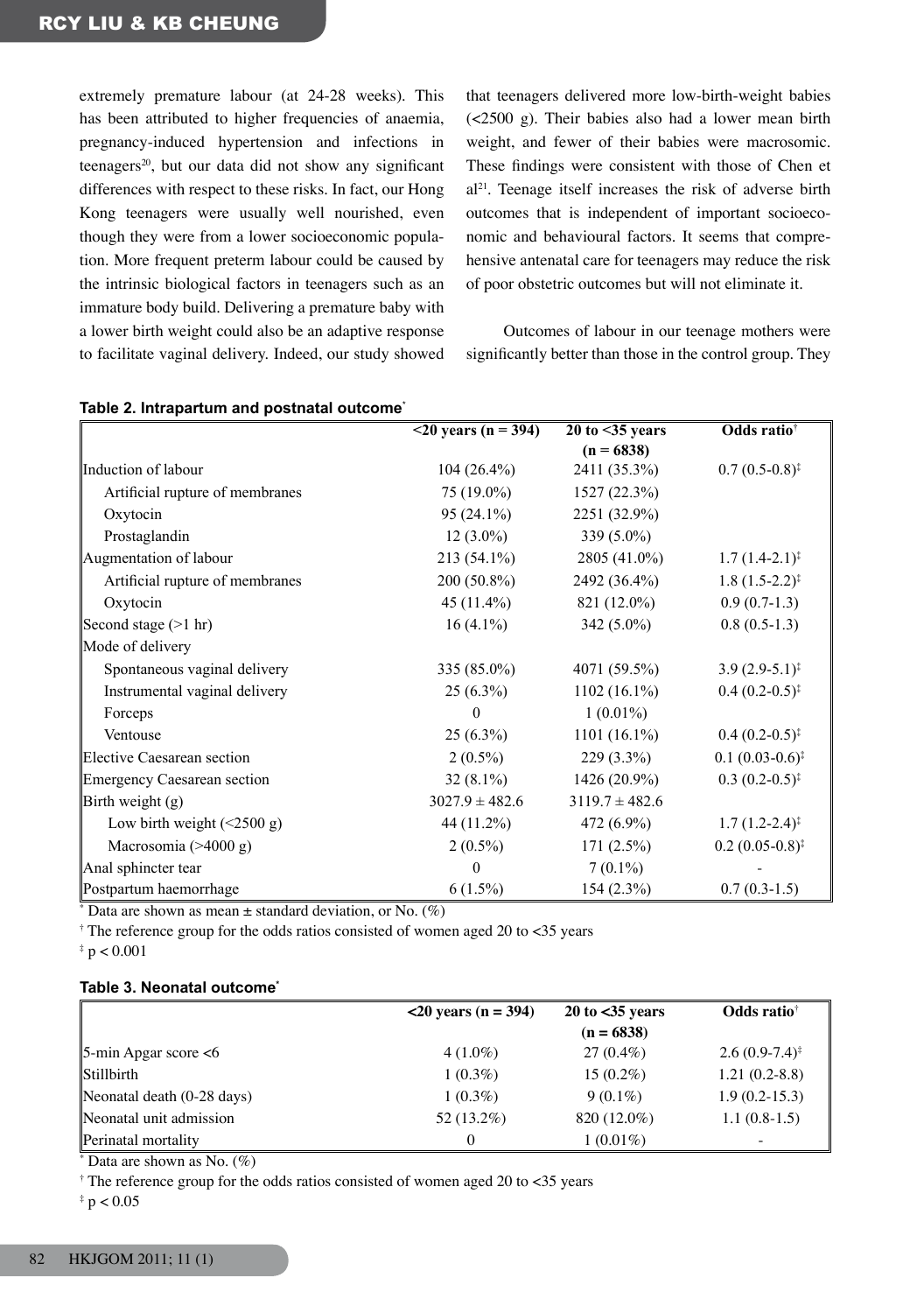were less likely to have labour induction, which could be one reason why they achieved more spontaneous vaginal deliveries. In fact, greater connective tissue elasticity, better myometrial function, and greater cervical compliance in teenagers all contribute to good outcomes<sup>22,23</sup>. Moreover, among teenagers smaller proportions had instrumental vaginal deliveries and Caesarean sections, which would very likely be of benefit for future deliveries later in their lives. This finding contradicts previous assertions that teenagers needed more Caesarean deliveries<sup>6</sup>. General improvement of nutrition and health care in teenagers may have maximised their growth to its full potential. This reduces problems due to a contracted pelvis and poses a favourable effect on vaginal delivery. However, only 39 (10%) of the teenagers in our study were aged ≤16 years. These younger teens were theoretically more immature both physically, psychologically and socially and thus posed higher obstetric risks (contracted pelvis, preterm labour, and low-birth-weight babies). This small proportion of younger teens might have biased our findings. Further studies could be conducted to compare the obstetric risks in younger and older teens.

Teenage women received more augmentation of labour by ARM. The percentages having labour augmentation by amniotomy were generally high in our department, probably due to active management of labour by midwives who might be inclined to try even harder in teenage women, so as to avoid Caesarean deliveries. Neonatal outcomes in babies born to teenage mothers were good. Although more of the babies had a 5-minute Apgar score of <6, they were not more frequently admitted to the neonatal unit. Moreover, their rates for stillbirths, neonatal deaths, and perinatal mortality were not higher, which could be explained by good paediatric support. Continuous advancement in neonatal resuscitation skills might also have contributed to such good outcomes.

Our findings confirmed those of another local study conducted 14 years ago by Lao and  $Ho<sup>3</sup>$ , which indicated that pregnancy outcomes can be made favourable with improved medical care and support. Less GDM, fewer Caesarean sections, more preterm labour, more low-birth-weight babies but good neonatal outcomes among teenagers are encountered in both studies. The findings appear more significant because

we excluded the advanced age-group that carries higher obstetric risks, and we only included primigravidae.

The CCDS programme launched in recent years has offered comprehensive support and continual care for teenage mothers. In this scheme, the mother receives care from the same nursing midwife during the antenatal and postnatal periods. This facilitates a better patient-nurse relationship and encourages regular attendance. Regular assessment of their sociobehavioural status (smoking, drinking and substance abuse, diet, family background, relationship problems, and financial status) helps to optimise the environment for a healthy pregnancy. Issues such as future plans for contraception, marriage, childcare, education and career are also discussed. Readily available outreach social workers on site also play an important part, by following up social problems. We believe this CCDS programme contributed to the favourable obstetric and neonatal outcomes achieved. Quinlivan and Evans $24$  also advocated a teenage-specific antenatal clinic so as to reduce the rate of preterm births. Future prospective studies should be conducted to compare obstetric outcomes in teenage mothers with and without access to CCDS programme. This could be undertaken by comparing different centresin Hong Kong or via an open option to participate in the programme on voluntary basis. In these teenagers, other long-term outcomes (future social status, childcare issues, time of next pregnancy, and the health of their offspring) could also be evaluated in collaboration with paediatricians.

Our computer database (OBSCIS) does not contain extensive epidemiological data. Had such data been available, we could have analysed more demographic characteristics (body weight, height, ethnicity, booking time, smoking status, recreational drug use, enrolment time, education level, and family income), and study their impact on pregnancy outcomes of these teenagers. In the near future, we will adopt another computer database named the Antenatal Record System, in which more epidemiological data will be collected. Further studies will then be possible to analyse the relation of many other factors to pregnancy outcomes.

## **Conclusion**

We have demonstrated that teenage pregnancy confers a higher risk of preterm delivery and low-birthweight babies, but this did not translate into poorer